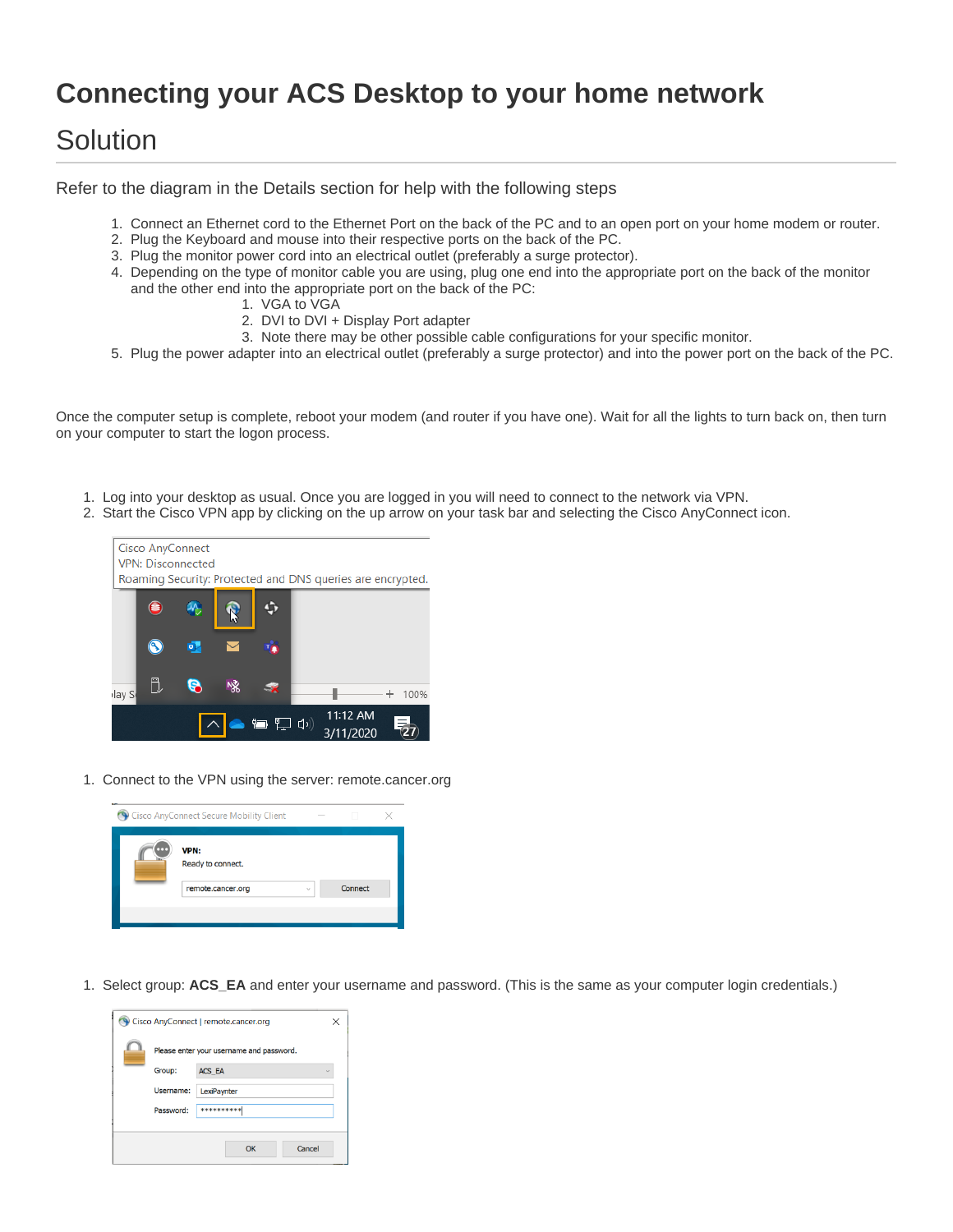1. You will then be asked to authenticate using one of your registered PingID devices. Type the number of the device you want to use, then click **Continue**. (Example: If I type 1, it will send an authentication code via the email I have set up on PingID.)



1. Go to your selected device and authenticate. Once it authenticates, a new screen will show it is establishing your VPN session.



## **Details**